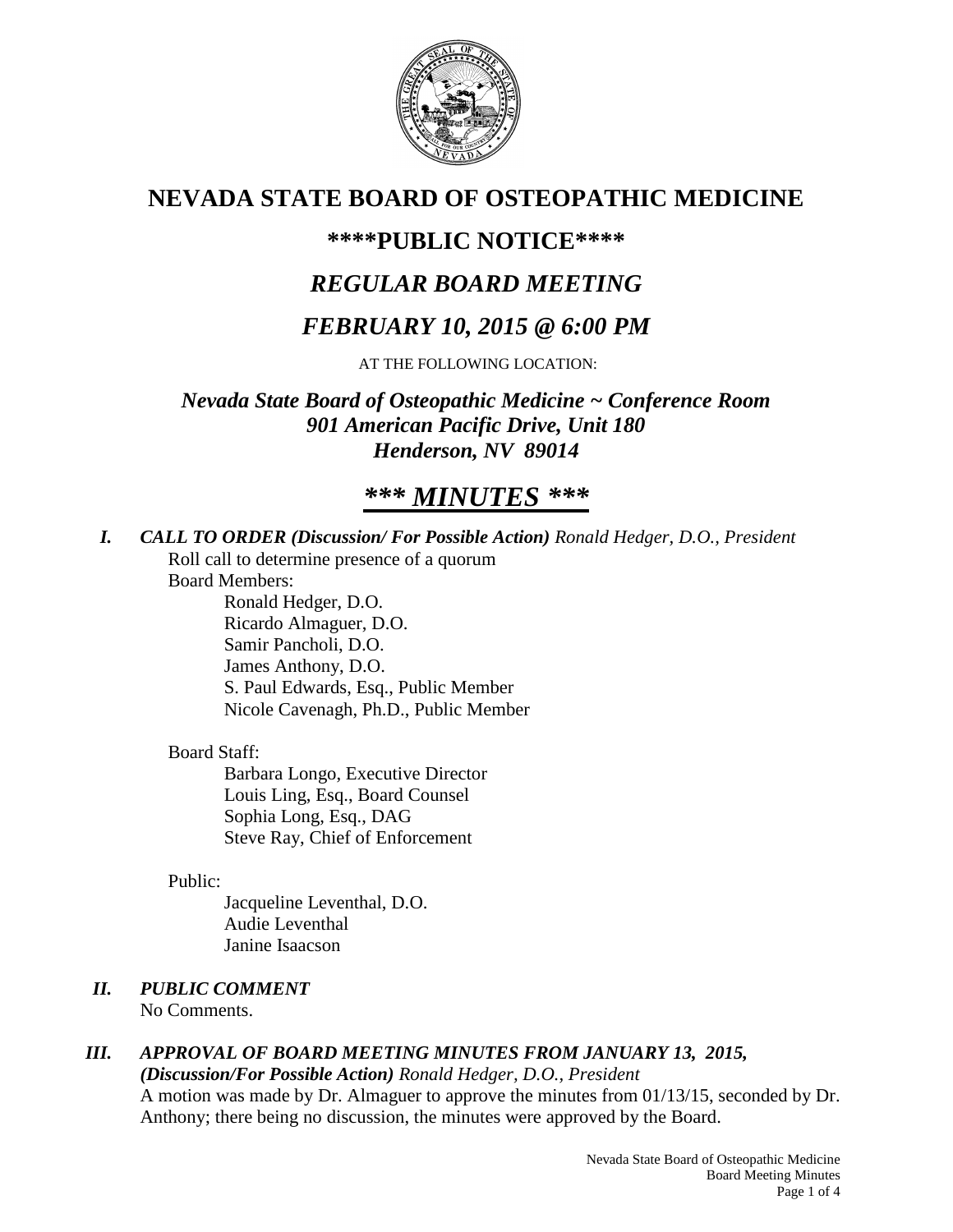#### *IV. +CONSENT AGENDA TO GRANT LICENSURE FOR OSTEOPATHIC PHYSICIANS & PHYSICIAN ASSISTANTS (Discussion/ For Possible Action) Ronald Hedger, D.O., President*

Under this item the Board may consider the recommendations of the Executive Director and/or President to grant licensure to the below listed applicants. The Board may remove any applicant's name from the consent motion, but may not discuss the contents of the application for licensure without the applicant present following proper notice pursuant to the open meeting law.

Consent agenda to grant FULL LICENSURE to the following applicants:

#### **Physician Name Specialty**

Mark Hash, D.O. **Family Medicine** Daniel Lott, D.O. – Endorsement OB/GYN Mukesh Wadhwa, D.O. **Anesthesiology** 

#### **Special Licenses NRS.633.411**:

Leah Beegan, D.O. Geriatrics

#### **Special Licenses NRS.633.401(a)**:

Tien H. Tran, D.O. Diagnostic Radiology

.

Jason Johnson, D.O. Plastic & Reconstructive Surgery

**Physician Assistant Supervising Physician** Justin Cottrell, PA-C Unknown at this time

Christopher Halphen, D.O. UMC – Orthopedic Surgery

Jeffrey Fountain, D.O. Diagnostic Radiology

A motion was made by Dr. Cavenagh to approve the above licensee, seconded by Dr. Anthony, there being no discussion; the license was approved by the Board.

#### *V. +DISCUSSION/CONSIDERATION ON MOTION TO AMEND SETTLEMENT AGREEMENT AND ORDER REGARDING JACQUELINE LEVENTHAL, D.O., IBM SAMIR PANCHOLI, D.O., (Discussion/For Possible Action/Board may go into closed*  **session** *pursuant to NRS 241.030 to move to a closed session because the discussion will have to do with this applicant's character, alleged misconduct, professional competence, or similar items). Ronald Hedger, D.O., President*

Dr. Leventhal presented argument regarding why she desired the Board to amend her Settlement Agreement and Order. In particular, Dr. Leventhal indicated that she intended to move to Utah and that she interpreted Mr. Espadero's contract, the Settlement Agreement and Order, and the e-mails between her counsel and Mr. Ling to mean that she was prohibited from moving from Nevada.

Mr. Ling presented argument regarding why he believed that Dr. Leventhal was required to sign Mr. Espadero's contract in whatever form he presented it to her and without her amending either Mr. Espadero's contract or the Settlement Agreement and Order. Mr. Ling stated that throughout his negotiations with Dr. Leventhal's contract, it was never stated to him that Dr. Leventhal intended to move to Utah. Mr. Ling also clarified that he did not state in any of the e-mails, which he invited the Board to review, that Dr. Leventhal was prohibited from moving from Nevada. Mr. Ling also indicated that as long as Dr. Leventhal complied with the Settlement Agreement and Order, including signing Mr. Espadero's contract and beginning to treat with the PRN-PRN program, he would be glad to negotiate an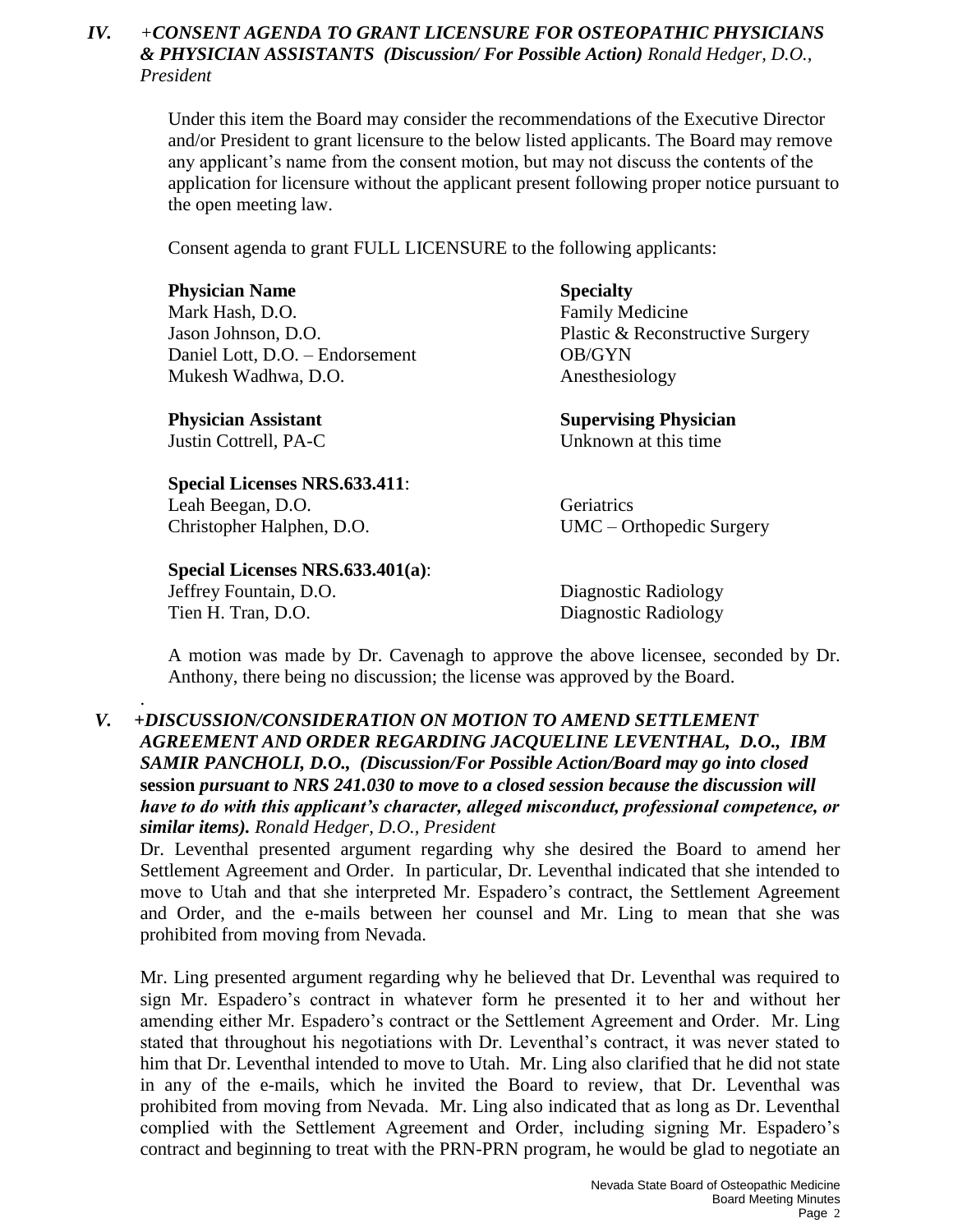amendment with Dr. Leventhal that would describe her obligations to Nevada should she choose to move to Utah. Mr. Ling explained that the IBM was aware of the Utah settlement agreement executed by Dr. Leventhal and that there would be a way to incorporate her obligations in Utah into an amendment to Nevada's Settlement Agreement and Order.

After discussion among the Board members regarding the presentations of the parties, Dr. Hedger tabled the item and warned Dr. Leventhal to execute the contract between her and Mr. Espadero in one week or by next Tuesday. Dr. Hedger explained that the tabling of the item was to facilitate negotiation of an appropriate amendment that would describe Dr. Leventhal's obligations to the Board if she chose to move from Nevada.

#### *VI. +REQUEST FOR WAIVER FROM DR. JACQUELINE LEVENTHAL PURSUANT TO NRS 633.481 –MISSING TWO CME CREDITS PER NRS 633.471(5) REQUIRED FOR THE CALENDAR YEAR 2014 (Discussion/For Possible Action/Board may go into closed*  **session** *pursuant to NRS 241.030 to move to a closed session because the discussion will have to do with this applicant's character, alleged misconduct, professional competence, or similar items). Ronald Hedger, D.O., President*

Dr. Hedger asked why Dr. Leventhal was requesting a waiver for the required CME credits for 2014. Dr. Leventhal explained that she had 33 credits for 2014 and did 3 credits in 2015 for the addiction medicine requirement. Mr. Edwards made a motion to deny the request for a waiver for the 2014 CME credits and allow her to make up the CMEs by taking 12 additional credits in pain management, addiction medicine, or ethics, Dr. Almaguer seconded the motion; there was some discussion, the motion passed with Dr. Pancholi a nay vote. Dr. Leventhal needs to do an additional 10 credits.

#### *VII. DISCUSSION/CONSIDERATION OF DRAFT REGULATORY LANGUAGE ADDRESSING THE USE OF OPIOID ANALGESICS IN THE TREATMENT OF CHRONIC OR INTRACTABLE PAIN, (Discussion/For Possible Action), Ronald Hedger, D.O., President*

Dr. Hedger explained that this is a work in progress. Dr. Anthony stated that he would like to table this for now as there are some items that the legislature has some items that are addressing this and would like to wait for that outcome. This item was tabled.

#### *VIII. EXECUTIVE DIRECTOR'S REPORT*

- a. Compilation Report
- b. Licensing
- c. Lease Update The new office is coming along very well and we are scheduled to move on February 28, 2015.
- *IX. LEGAL REPORT (Discussion/Action) by Louis Ling, Board Counsel and/or Sophia Long, Deputy Attorney General*

Mr. Ling gave an update on the Dr. Orr case.

- *X. ITEMS FOR FUTURE DISCUSSION/ACTION/UPCOMING AGENDA* No Comments.
- *XI. PRESIDENT Report on Board Business, Ronald Hedger, D.O., President* No Comments.
- *XII. PUBLIC COMMENT*